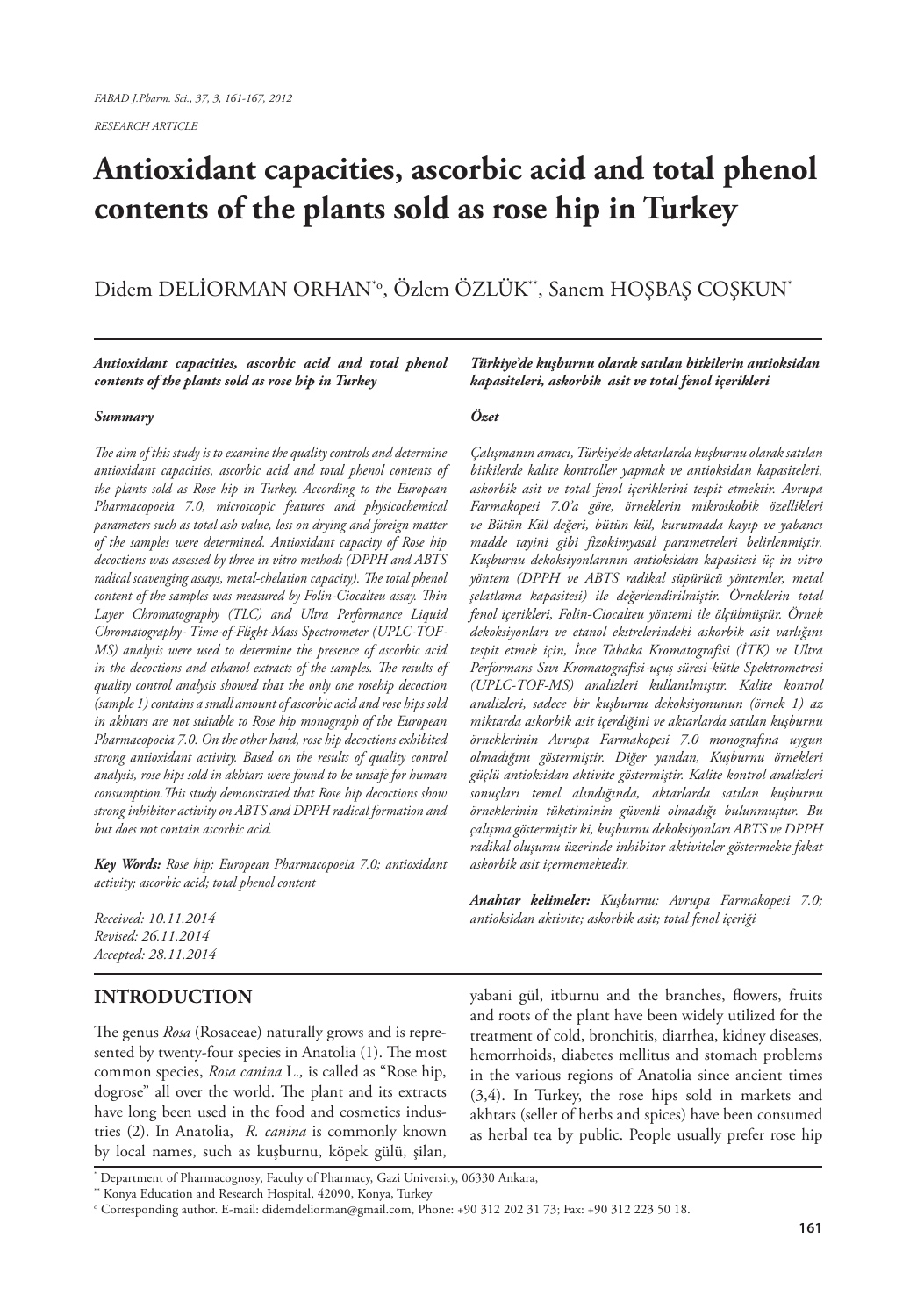#### *Deliorman Orhan, Özlük, Hoşbaş Coşkun*

teas because of its ascorbic acid content and benefits for human health. Today, Rose hip is official in the European, Hungarian, Japanese, and British Herbal Pharmacopoeias, approved in the German Commission E monographs, and has been used to treat rheumatism, gout, febrile diseases, kidney and urinary tract diseases (5-9). Therefore, pharmacopoeia analysis is important and necessary to provide safety and quality of herbal products sold in markets and akthars.

Excessive free radical generation in organism can lead to serious health problems like bronchitis, rheumatism and diabetes mellilitus. Antioxidant rich plants play an effective role in inhibiting and scavenging these free radicals (10). Rose hip teas consumption is widespread in Turkey due to their uniquely beneficial effects on health. For the first time, the antioxidant activity of traditionally prepared decoctions from rose hip samples used as folk remedies in Anatolia was assessed in this work.

This study was designed to determine the quality standards of the plants sold as rose hips in akhtars. Firstly, microscopic features of the rose hip samples were investigated. Total ash, foreign matter and loss on drying analysis of the samples were achieved according to the European Pharmacopoeia 7.0 (5). Moreover, antioxidant capacities (DPPH and ABTS radical scavenging, ferrous-ion chelating assays) and total phenol contents of the akhtar samples were investigated. Additionally, ascorbic acid analysis in Rose hip samples was performed by using TLC method and UPLC-TOF-MS technique.

# **MATERIALS AND METHODS**

## **Plant materials**

The name of provinces and purchase date of 10 plant samples which were sold as rose hip used in this study are listed in Table 1. The obtained materials (already in dried form) were identified by Prof. Dr. Murat Ekici (Department of Biology, Faculty of Science, Gazi University, Ankara) and are kept at the Pharmacognosy Research Laboratory of the Faculty of Pharmacy, Gazi University, Ankara, Turkey.

#### **Microscopic analysis**

Firstly, achenes of the plant were removed. Then remaining parts of rose hips were powdered and viewed under a microscope (Olympus CH2 model, Japan), using chloral hydrate and Sartur solutions. Photographies of the tissues were taken using Samsung S730 camera.

#### **Preparation of the extracts**

**162** For the European Pharmacopoeia 7.0 analysis: 5 g of the powdered drug and 25 mL of ethanol (96%) were shaked for 30 min and filtered.

For the antioxidant activity assays: 1 g of the air-dried plant material was added to 100 mL distilled water and boiled on slow heat for 30 min. The decoctions were then filtered and the filtrates were pooled and liyophilized *in vacuo*.

Procedures given in European Pharmacopoeia 7.0 were used to determine total ash, foreign matter, loss on drying values and ascorbic acid content of the samples (5).

#### **Foreign matter**

Foreign matters from plant material (100 g) with the naked eye or by use of a lens (6x) were seperated and then this mass was weighed. Foreign matter content of rose hips was expressed in g of foreign matter/100 g plant.

## **Total Ash**

1 g of rose hip weighed accurately in a silica dish was first heated over Bunsen burner flame to volatilize a part of organic matter and them transferred to a temperature controlled muffle furnace for 3 h at 600°C. Then the remaining part in silica dish was cooled in desiccator and weighted. Total ash analysis was carried out in triplicate for every plant sample. Total ash content was calculated as percentage by the formula given below.

Percentage of total ash = (weight of dry ash residue/ weight of dry plant)x100

## **Loss on drying**

After 1 g of rose hip weighed accurately in a glass weighing bottles was dried in an oven at 100-105°C for 3 h, it was cooled in a desiccator and weighed repeat the procedure until constant weight come. The difference between the first and second weighings was considered as loss on drying.

## **Thin-Layer Chromatography**

Plate: TLC silica gel  $F_{254}$  plate (Aluminium Sheets, 20 cm x 20 cm), Mobile phase: Acetic acid:acetone:methanol:toluene (5:5:20:20 v/v/v/v), revelator: 0.2 g/L solution of dichlorophenolindophenol, sodium salt in ethanol (96%), Reference solution: 10 mg of ascorbic acid was dissolved in 5 mL of ethanol.

## **Phytochemical analysis by UPLC-TOF-MS**

## **Preparation of sample and references**

A few crystals of ascorbic acid (AppliChem, A3604), 20 mg dried ethanol extracts and decoctions of Rose hips were dissolved in methanol.

#### **Chromatographic system**

Chromatographic separations were performed on a 2.1 mm x 100 mm Acquity UPLC BEH,  $1.7 \mu m C_{18}$  column using an Acquity UltraPerformance Liquid Chromatography system (Waters Corp, Milford, MA). All solvents were filtered through a 0.45 mm filter and were degassed by sonication in an ultrasonic bath before use.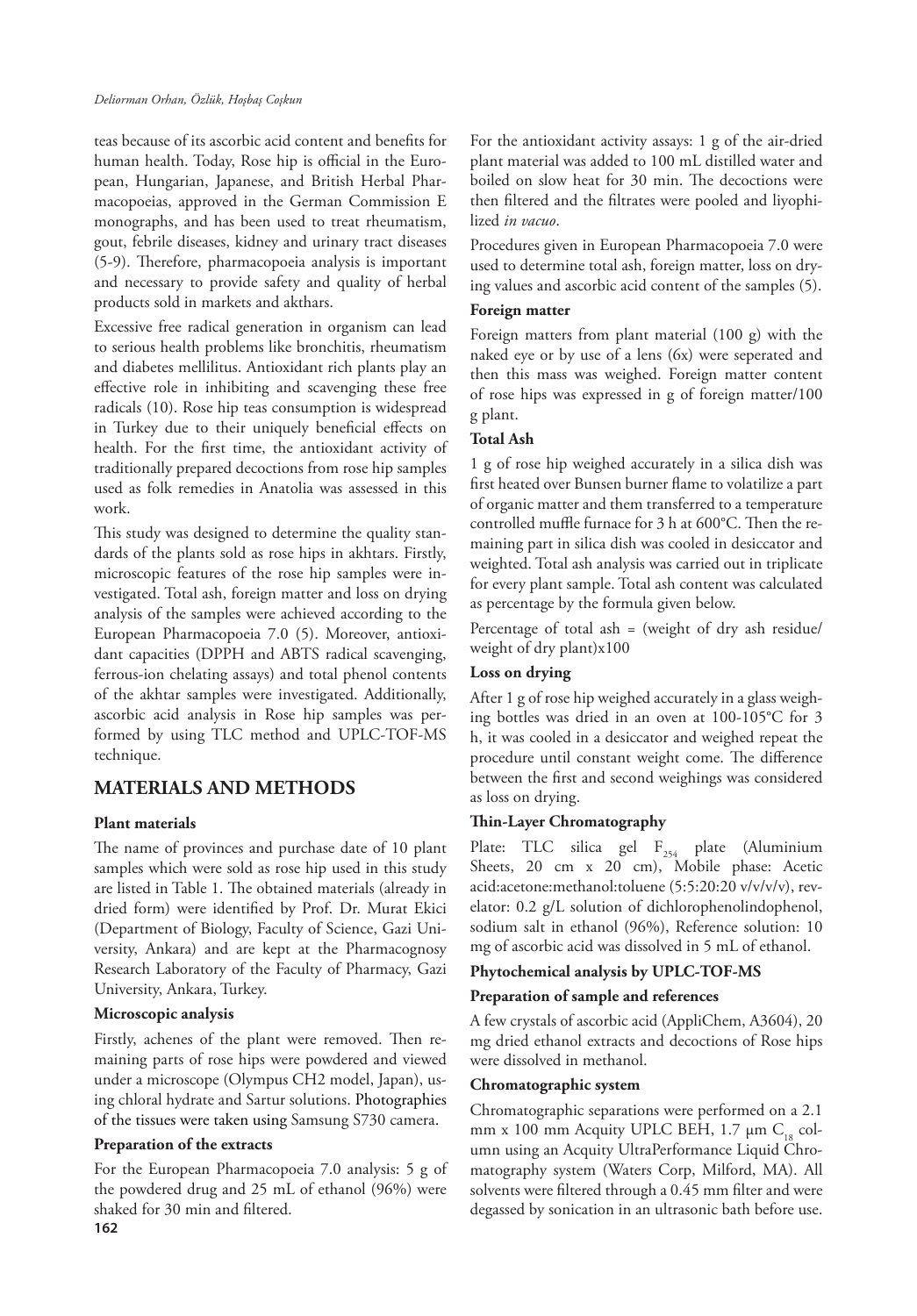The mobile phase was composed of aqueous formic acid  $(A; 0.1\%, v/v)$  and acetonitrile-formic acid  $(B; 0.1\%,$ v/v); A:B was as follows: 0 min, 8:2; 5 min, 5:95; 6.5 min, 5:95; 7.5 min, 8:2; the flow rate was 0.25 mL/min and the column temperature was maintained at  $40^{\circ}$ C. The total runtime was 7.5 min.

#### **TOF instrumentation**

Mass spectrometry was performed on a Micromass LCT Premier XE (Waters MS Technologies, Manchester, UK) orthogonal acceleration Time-of-Flight mass spectrometer operation in both positive and negative ion mode with electrospray ionization (Z-spray). The desolvation gas flow was set to 700 L/h at a temperature of 300 °C. The cone gas flow was set to 11 L/h and the source temperature was set to $100$  °C. The cone and the aperture 1 voltages were set to 15 V and 5 V, respectively. The aperture 1 voltage was set to 5 V. The

LCT Premier XE was operated in Woptics mode with 412.500 resolutions.

#### **Data processing**

The mass spectrometric data were collected in full scan mode the *m/z* were from 100 to 1000 in both negative and positive ion. The data were collected and analyzed by MassLynx V 4.1 software (Micromass, Manchester, UK) to search for expected compounds with accurate mass and fragmentions information.

#### **Total Phenol Content**

The extracts or gallic acid (Sigma G7384), 2.5 mL of Folin-Ciocalteau's reagent (Sigma-Aldrich F9252) and sodium carbonate solution were mixed into test tubes. The tubes were vortexed and incubated at room temperature for 15 min. The absorbance was measured at 765 nm. The total phenol values are expressed in terms of gallic acid equivalent (GAE) (10).



**Figure 1.** Microscopic view of diagnostic tissue elements of Rose hip samples (a) The outer epidermis with orange-yellow contents (10x40) (b) Vascular bundles (10x10) (c) Covering hair (10x10) (d) Calcium oxalate crystals (druses and simple crystals, 10x40)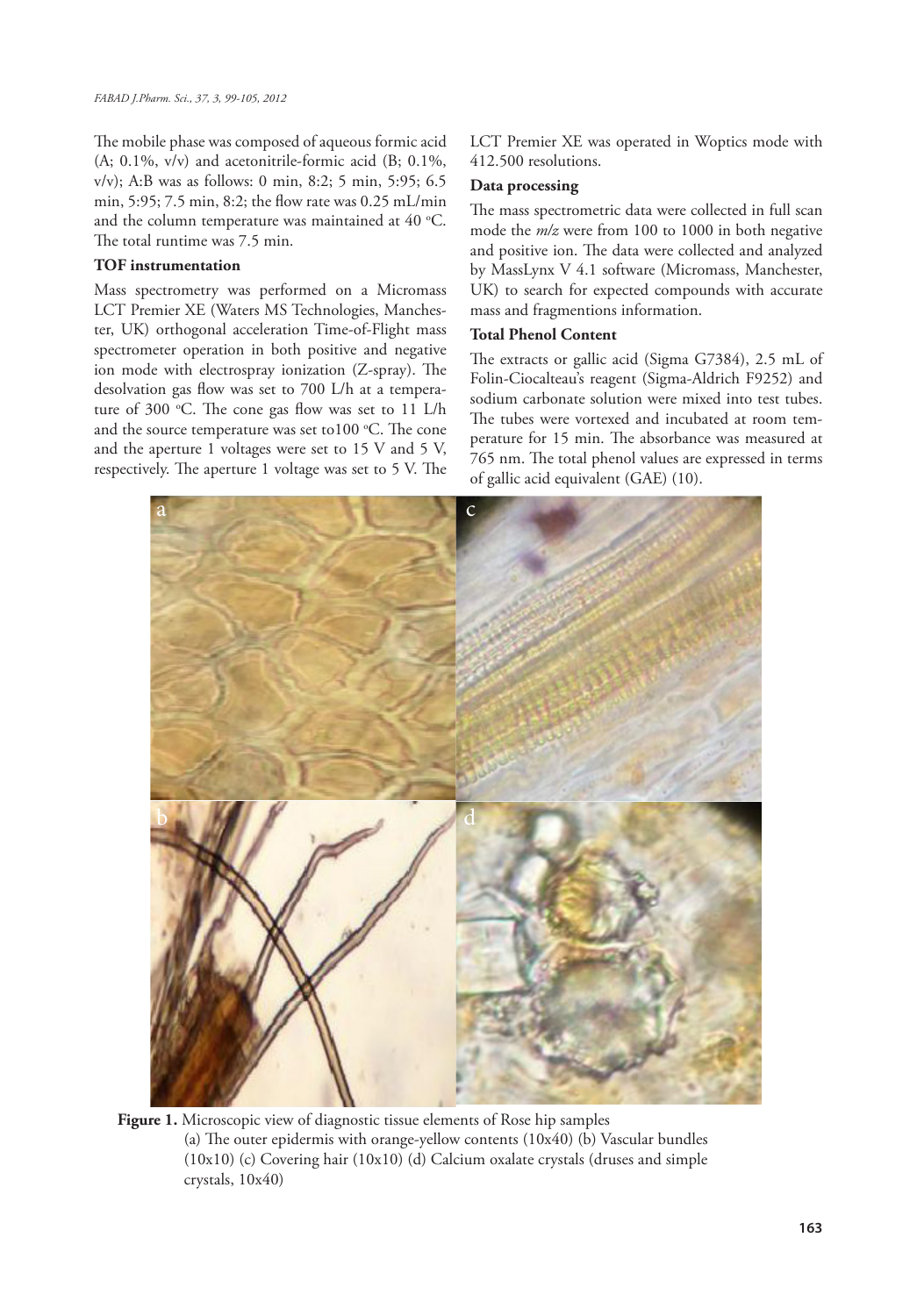#### **Antioxidant activity assays**

#### **DPPH Radical Scavenging Assay**

The DPPH (2,2-Diphenyl-1-picryl-hydrazyl, Sigma D9132) in methanol  $(4 \times 10^{-4} \text{ M})$  solution was prepared daily, before the UV measurements (10). The decoctions were mixed with DPPH• solution. The samples were kept in the dark for 30 min at room temperature and then the decrease in absorption was measured at 515 nm on a 96-well microplate reader (VersaMax Molecular Devices, USA). Butylated hydroxytoluen (BHT) was used as a reference compound. The experiment was carried out in triplicate.

## **ABTS Radical Scavenging Assay**

The 2,2′-azinobis-(3-ethyl-benzothiazoline-6-sulfonic acid) radical cation (ABTS<sup>+</sup>) was formed by reacting ABTS aqueous solution (7 mM) with 2.45 mM of ammonium persulfate (11). The ABTS<sup>\*\*</sup> solution was diluted with ethanol to an absorbance of  $0.70 \pm 0.02$  at 734 nm. 10 µL of six different concentrations (2000- 250 µg/mL) of each extract was added to 0.990 µL of diluted ABTS\*+ solution. After 6 min., the absorbance reading was taken at 734 nm. All analyses were done at least in triplicate. Trolox was used as positive control.

## **Ferrous-ion chelating Assay**

100 µl of four different concentrations 2000, 1000, 500, and 250 µg/mL of each extract, which dissolved in methanol, was mixed with 10  $\mu$ L of aqueous FeCl<sub>2</sub>. After 5 min incubation at room temperature, the reaction was initiated by 20 µl ferrozine. After 10 min, the absorbance at 562 nm was measured against blank solution by using the Eliza reader. Disodium EDTA was used as positive control (10).

#### **Statistical analysis**

All values are expressed as the mean±the standard error of the mean (SEM); linear regression analyses and correlation coefficients to determine the relationship between two variables were calculated using MS-DOS software (GraphPad InStat statistical program).

# **RESULTS AND DISCUSSION**

According to European Pharmacopoeia 7.0., Rose hip samples should be consisted the diagnostic tissue elements such as the outer epidermis with orange-yellow contents, covering hair, vascular bundles (long and thick lignified walled 30-45 µm) and calcium oxalate crystals. The results of microscopic examination revealed the presence of all diagnostic tissue elements in the purchased Rose hip samples from akhtars. The microscopic features of the samples were found to be suitable to the European Pharmacopoeia 7.0 (Figure 1). During the microscopic study, the presence of some fungal contaminants in samples 3-6 was identified.

According to the European Pharmacopoeia 7.0, foreign matter values for rose hips should not exceed 1% (w/w) (Table 1). All rose hip samples (0.00±0.73% w/w) were found to contain less than 1% foreign matter except sample 5 (3.10% w/w).

Total ash method determines the total amount of nonvolatile inorganic compounds of the drug. Total ash contents of rose hip samples ranged between 3.85±0.85% and 6.75±0.65% (w/w). These values were all below the European Pharmacopoeia maximum acceptable limit of 7% (w/w) (Table 1).

| Sample<br>no   | Purchase<br>date | Name of the<br>province | <b>Total Phenol</b><br>Content<br>$(\%) \pm SEM$ | Loss on drying<br>$\% \pm$ SEM | Total ash<br>$\% \pm$ SEM | Foreign<br>matter<br>$\% \pm$ SEM |
|----------------|------------------|-------------------------|--------------------------------------------------|--------------------------------|---------------------------|-----------------------------------|
| 1              | <b>Iune 2010</b> | Mersin/Namrun           | $7.32 \pm 0.73$                                  | $13.83 \pm 0.44$               | $5.53 \pm 0.24$           | $0.01 \pm 0.00$                   |
| $\overline{2}$ | <b>Iune 2010</b> | Mersin/Gülnar           | $5.77 \pm 0.63$                                  | $7.90 \pm 0.34$                | $6.32 \pm 0.16$           | $0.01 \pm 0.00$                   |
| 3              | <b>July 2010</b> | Mersin                  | $8.80 \pm 0.10$                                  | $8.21 \pm 1.94$                | $4.42 \pm 0.23$           | $0.19\pm0.02$                     |
| $\overline{4}$ | <b>July 2010</b> | Konya/Hadim             | $7.40 \pm 0.15$                                  | $1.62 \pm 0.36$                | $5.19 \pm 0.13$           | $0.48 \pm 0.05$                   |
| 5              | <b>Iune 2010</b> | Mersin                  | $8.77 \pm 0.49$                                  | $6.13 \pm 0.10$                | $5.64 \pm 0.25$           | $3.10 \pm 0.24$                   |
| 6              | <b>July 2010</b> | Konya                   | $9.77 \pm 0.19$                                  | $7.89 \pm 0.24$                | $3.85 \pm 0.85$           | $0.73 \pm 0.01$                   |
| 7              | <b>Iune 2010</b> | Mersin                  | $7.73 \pm 0.24$                                  | $7.28 \pm 0.12$                | $6.75 \pm 0.65$           | $-0-$                             |
| 8              | <b>July 2010</b> | Konya/Höyük             | $11.03 \pm 0.33$                                 | $11.64 \pm 0.27$               | $5.10 \pm 1.03$           | $0.11 \pm 0.02$                   |
| 9              | <b>July 2010</b> | Malatya                 | $10.30 \pm 0.25$                                 | $8.74 \pm 0.35$                | $5.42 \pm 0.34$           | $0.02 \pm 0.00$                   |
| 10             | <b>July 2010</b> | <b>Sivas</b>            | $8.10\pm0.50$                                    | $9.06 \pm 0.40$                | $4.58 \pm 0.54$           | $-0-$                             |

**Table 1.** Total ash, Loss on drying, Foreign matter contents of the rosehip-called species sold in akhtars

SEM: Standard Error of the Mean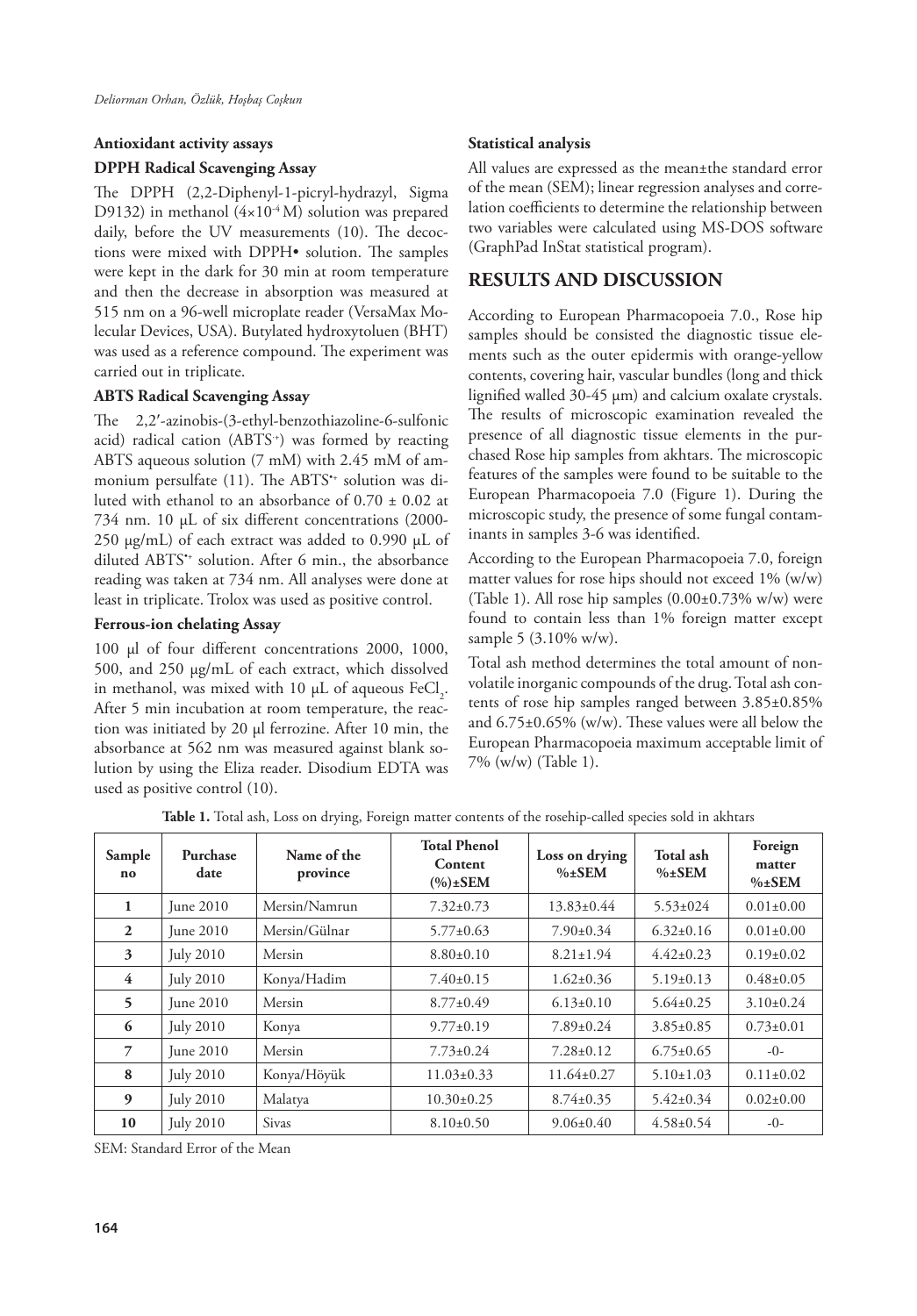

According to the European Pharmacopoeia, the loss on drying values for the rose hips should not exceed 10% (w/w) (Table 1). Except for samples 1 (13.83±0.44%) and 8 (11.64±0.27 %), loss on drying values determined in all rose hips were in agreement with the prescribed values for rose hip in European Pharmacopoeia. Loss on drying is the most frequently used method to measure moisture content of plants. High moisture content in plants can lead to fungal and bacterial proliferation.

In European Pharmacopoeia 7.0, TLC is recommended for qualitative evaluation of ascorbic acid in the dried hypanthias of the fruit. But, when the TLC plate was sprayed with dichlorophenolindophenol solution R., no spots were seen on the plate. In fact, the dried plant

samples are not suitable to analysis of ascorbic acid. The process of drying may cause decrease of the content of ascorbic acid in plants. In addition to TLC technique, the more accurate UPLC-TOF-MS technique was used for qualitative analysis of ascorbic acid. UPLC-TOF-MS analysis demonstrated that only sample 1 decoction contains a small amount of ascorbic acid (Figure 2)

As seen in Table 2, DPPH radical scavenging activity of all samples increased with an increasing concentration. At 2000 µg/mL concentration, samples 9 (93.4±0.3%) and 10 (90.2±0.4%) exhibited higher activity than BHT (89.8±0.3%), but DPPH radical scavenging activity of samples 3 (89.1 $\pm$ 1.6%) and 8 (87.8 $\pm$ 0.5%) were similar to that of BHT.

| Sample                   | <b>DPPH Radical Scavenging Capacity</b><br>(Inhibition %±SEM) |                         |                        |                   | Inhibition of ABTS <sup>+</sup> radical formation (%)±SEM |                         |                           |                        |
|--------------------------|---------------------------------------------------------------|-------------------------|------------------------|-------------------|-----------------------------------------------------------|-------------------------|---------------------------|------------------------|
| no                       | $2000 \mu g$ /<br>mL                                          | $1000 \text{ µg}$<br>mL | $500 \text{ µg}$<br>mL | $250 \mu g$<br>mL | $2000 \text{ µg}$<br>mL                                   | $1000 \text{ µg}$<br>mL | 500 µg/<br>m <sub>L</sub> | $250 \text{ µg}$<br>mL |
| 1                        | $71.2 \pm 0.8$                                                | $58.0 \pm 1.5$          | $36.6 \pm 0.9$         | $33.7 \pm 5.4$    | $46.9 \pm 0.1$                                            | $27.7 \pm 0.7$          | $10.7 \pm 0.4$            | $5.4 \pm 0.9$          |
| 2                        | $62.6 \pm 1.6$                                                | $31.5 \pm 2.4$          | $25.1 \pm 1.7$         | $15.4 \pm 1.6$    | $60.7 \pm 0.4$                                            | $44.0 \pm 0.8$          | $20.5 \pm 2.0$            | $15.1 \pm 1.0$         |
| 3                        | $89.1 \pm 1.6$                                                | $70.7 \pm 1.5$          | $56.2 \pm 3.1$         | $38.2 \pm 1.5$    | $69.3 \pm 0.3$                                            | $15.5 \pm 0.6$          | $-()$                     | $-0-$                  |
| 4                        | $77.2 \pm 3.6$                                                | $52.3 \pm 3.8$          | $45.1 \pm 4.5$         | $28.0 \pm 3.9$    | $72.3 \pm 0.5$                                            | $32.2 \pm 0.5$          | $14.9 \pm 0.7$            | $3.1 \pm 0.3$          |
| $\overline{\phantom{0}}$ | $83.3 \pm 1.4$                                                | $57.4 \pm 0.9$          | $51.0 \pm 0.8$         | $25.5 \pm 1.7$    | $69.7 \pm 2.1$                                            | $35.9 \pm 1.4$          | $17.1 \pm 0.4$            | $11.7 \pm 1.1$         |
| 6                        | $84.4 \pm 2.2$                                                | $62.6 \pm 1.9$          | $47.9 \pm 3.8$         | $42.1 \pm 2.3$    | $56.7 \pm 0.7$                                            | $34.8 \pm 0.9$          | $16.7 \pm 1.8$            | $7.6 \pm 1.2$          |
| 7                        | $84.5 \pm 1.8$                                                | $65.5 \pm 3.4$          | $64.9 \pm 0.1$         | $41.0 \pm 2.9$    | $60.5 \pm 0.2$                                            | $29.5 \pm 0.2$          | $10.1 \pm 1.0$            | $4.3 \pm 0.0$          |
| 8                        | $87.8 \pm 0.5$                                                | $81.7 \pm 0.7$          | $63.8 \pm 1.7$         | $45.7 \pm 2.0$    | $88.2 \pm 0.6$                                            | $45.4 \pm 0.4$          | $14.8 \pm 0.4$            | $5.2 \pm 1.2$          |
| $\boldsymbol{9}$         | $93.4 \pm 0.3$                                                | $87.7 \pm 0.7$          | $68.2 \pm 1.0$         | $47.9 \pm 0.0$    | $52.8 \pm 0.4$                                            | $33.5 \pm 1.7$          | $5.9 \pm 0.2$             | $-0-$                  |
| 10                       | $90.2 \pm 0.4$                                                | $74.9 \pm 1.1$          | $52.3 \pm 2.6$         | $29.7 \pm 1.9$    | $61.2 \pm 1.1$                                            | $35.1 \pm 2.2$          | $30.2 \pm 0.2$            | $4.8 \pm 0.3$          |
| <b>BHT</b>               | $89.8 \pm 0.3$                                                | $87.8 \pm 0.5$          | $73.2 \pm 0.7$         | $38.6 \pm 2.0$    | $99.6 \pm 0.1$                                            | $99.9 \pm 0.1$          | $82.7 \pm 0.8$            | $44.4 \pm 0.2$         |

Table 2. DPPH free radical and ABTS<sup>+</sup> radical scavenging activities of the decoctions of rose hip-called species

SEM: Standard Error of the Mean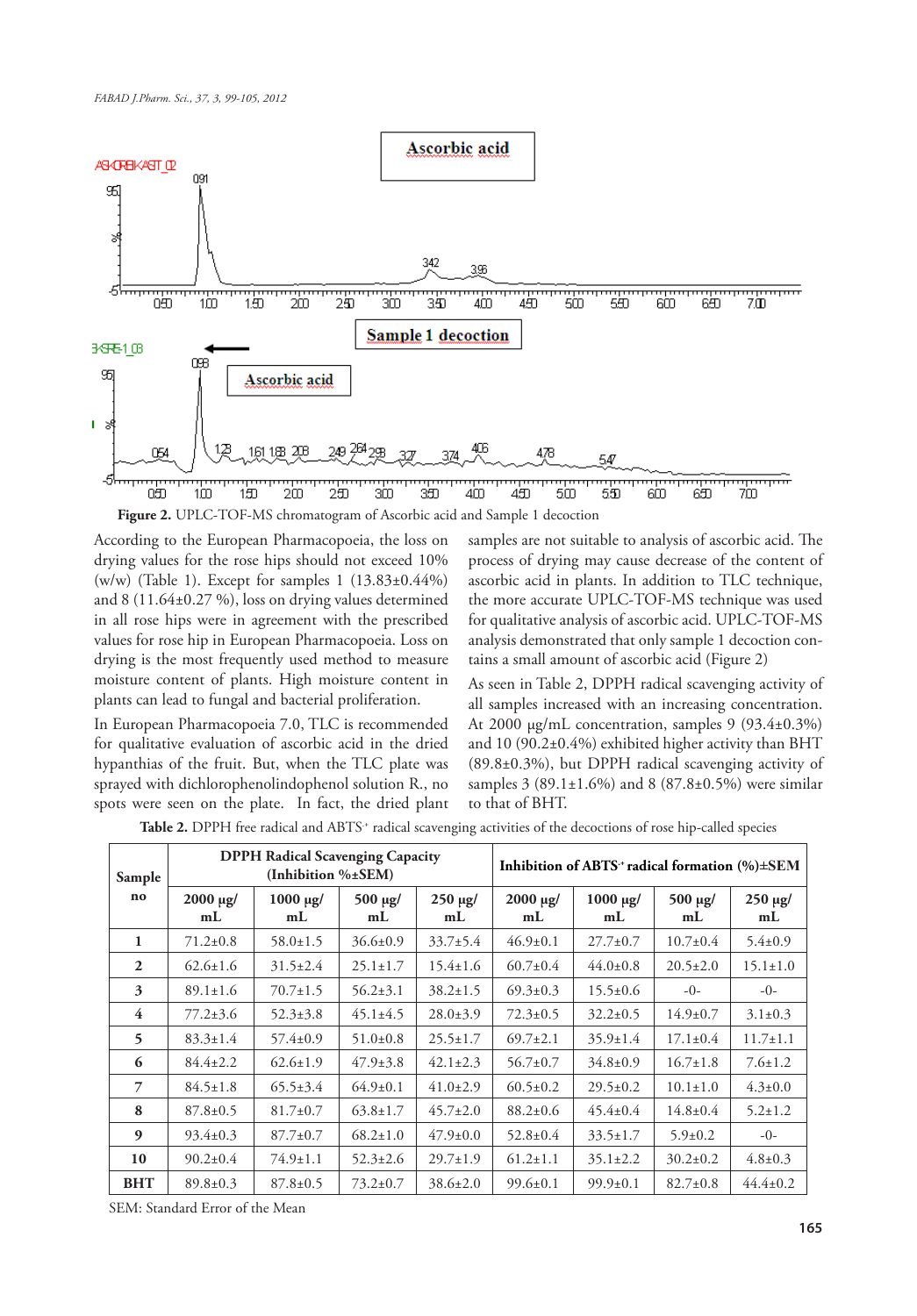#### *Deliorman Orhan, Özlük, Hoşbaş Coşkun*

Trolox significantly showed the highest inhibitions on ABTS radical formation at 2000, 1000 and 500 µg/mL concentrations. The lowest inhibition was detected in sample 1 decoction with  $46.9 \pm 0.1\%$  at 2000 µg/mL concentration. Sample 8 decoction (88.2±0.6%) had the highest antioxidant activity among the decoctions tested. Except for samples 1 and 8, ABTS radical scavenging activities of all samples were found to be ranged from 52.8±0.4% to 72.3±0.5% (Table 2).

On the other hand, rose hip samples did not exert any ferrous ion chelating effect as compared to the reference, EDTA.

Total phenol contents of the samples were calculated using the standard curve equation:  $y = 0.9095x + 0.047$ , r<sup>2</sup>=0.9991. Samples 8 and 9 had the highest phenolic content 11.03±0.33 and 10.30±0.25 g GAE per 100 g, while total phenolic content of sample 2 had the lowest (5.77±0.63%) (Table 1). No correlation was observed between total phenol contents and ABTS radical scavenging activities of rose hip samples. But, DPPH radical scavenging activity of the samples was correlated with their phenolic content.

The plant part officinal in the European Pharmacopoeia 7.0 is recorded as the rose hip without achenes. When we examined the morphological characters of the samples, all of them were found to have achenes. Primarily for this reason, the macroscopic features of purchased samples from akhtars were not suitable to Rose hip monograph of the European Pharmacopoeia 7.0. Ahmed and Güvenç (2009) determined the morphological and anatomical characters of the rose hip samples that are sold by herbalists in Ankara province (Turkey) and also compared their characteristics with defined morphological and anatomical features in European Pharmacopoeia 6.0 (12). Taking into consideration the European Pharmacopoeia standards, there have been so far no detailed anatomical and physicochemical studies on rose hips sold in akhtars.

The purchased rose hips were analyzed for the physicochemical properties in terms of foreign matter and total ash contents, loss on drying. Samples 2, 7, 9, and 10 were found to have suitable characteristics. Among rose hip samples analyzed, remarkable high total phenolic content was found in samples 8 and 9. In this work, the antioxidant capacity of decoctions prepared from samples was tested. Because, the decoctions prepared from rose hips have been consumed for their medicinal purposes in Turkish traditional medicine. Results of antioxidant activity tests showed that Rose hip decoctions had strong inhibitor activity on ABTS and DPPH radical formation. Our literature survey found that the antioxidant activity of various parts of plant, such as seed, fruit and leaves was determined by different *in vitro* methods (reducing power, ferrous ion chelating and

DPPH free radical, superoxide radical, hydroxyl radical, peroxyl radical, nitric oxide radical, ABTS radical, hydrogen peroxide scavenging assays). To determine the antioxidant activity of plant, the extracts (ethyl acetate, *n*-hexane, chloroform, methanol, acetone extracts and infusions) obtained with the various solvents used were assessed in studies (13-20). As far as is known, this is the first report on antioxidant activities of traditionally prepared decoctions of rose hips used as folk remedy in Anatolia. The results concluded that rosehip decoctions have considerably radical (DPPH and ABTS) scavenging activity. The TLC and UPLC-TOF-MS analysis show that the decoctions prepared from dried rosehips boiled in cold water over an open fire for thirty minutes do not contain ascorbic acid. These findings suggest that strong antioxidant effects of rose hips could mostly be due to their phenolic and carotenoid contents.

# **CONCLUSIONS**

The rose hip tea is considered to have many health benefits and also one of the best seller herbal teas in the markets, which can be consumed by public in Turkey. The present study demonstrated that Rose hip decoctions show strong inhibitor activity on ABTS and DPPH radical formation and does not contain ascorbic acid. Therefore, the decoction method should not be utilized in order to benefit from high ascorbic acid content of rosehips. Based on the results of quality control analysis, rosehips sold in akhtars were found to be unsafe for human consumption. As conclusion, in terms of public health protection, the Ministry of Health and Ministry of Agriculture have to make serious audits on herbal teas sold in akhtars.

# **ACKNOWLEDGEMENT**

This study is a part of the master thesis of Özlem Özlük supervised by Prof. Dr. Didem Deliorman Orhan and was financially supported by The Research Fund of Gazi University (SBE-02/2011-41). The authors would like to thank Dr. Murat Şüküroğlu (Gazi University, Faculty of Pharmacy, Department of Pharmaceutical chemistry) for the help with UPLC-TOF-MS analysis.

# **REFERENCES**

- 1. Davis PH. Flora of Turkey and East Aegean Islands. Edinburg University Press, Edinburgh;1965.
- 2. Chrubasik C, Roufogalis BD, Müller-Ladner U, Chrubasik S. A systematic review on the *Rosa canina* effect and efficacy profiles. *Phytother Res* 22:725- 33, 2008.
- 3. Tabata M, Sezik E, Honda G, Yeşilada E, Fukui H, Goto K, et al. Traditional medicine in Turkey III. Folk medicine in East Anatolia,Van and Bitlis Provinces. *Int J Pharmacog* 32:3-12, 1994.